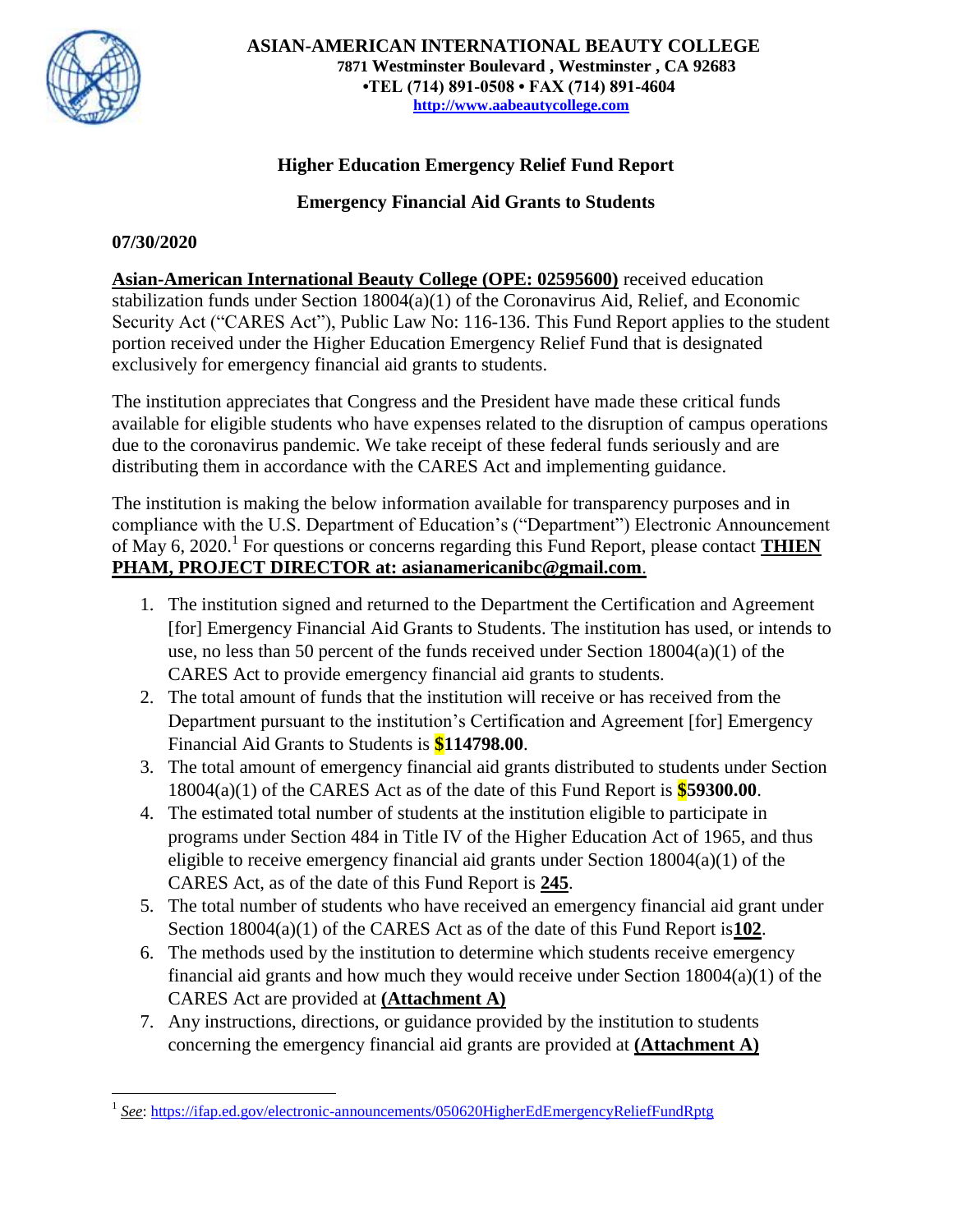## **Asian-American International Beauty College (Attachment A)** HEERF Funds FAQ

In the midst of the Coronavirus pandemic, the proprietary school sector has a unique opportunity. The federal government has included our schools in the Emergency Stabilization Fund for institutions of higher education authorized by the Coronavirus Aid, Relief, and Economic Security Act ("CARES Act"). Starting the week of March 13, 2020, institutions are provided the opportunity to direct critical Higher Education Emergency Relief Fund ("HEERF") grants to those eligible students most impacted by the pandemic. This guide, developed with the assistance of sector leaders, supports institutions in understanding what they should know regarding the student and institutional portions of the HEERF, provides example formulas for the distribution of emergency financial aid grants to students, includes a sample grant application form, and lists general principles institutions should consider. This guide will be updated regularly based on ongoing stakeholder feedback and federal updates, so institutions are encouraged to check back often. For questions or concerns related to the guide or the Higher Education Emergency Relief Fund, please do not hesitate to contact CECU staff at [GovernmentRelations@career.org.](mailto:GovernmentRelations@career.org)

## **Asian-American International Beauty College CARES/HEERF Emergency Grants Frequently Asked Questions**

**What is CARES/HEERF and where did the funding for emergency grants come from?** The Coronavirus Aid, Relief, and Economic Security (CARES) Act was passed by Congress and signed into law on March 27, 2020. One aspect of the act was the creation of the Higher Education Emergency Relief Fund (HEERF). HEERF provides funds to institutions for emergency financial aid grants to students whose lives have been disrupted by the COVID-19 pandemic.

**How much HEERF funding did Asian-American International Beauty College receive? Asian-American International Beauty College** has been allocated \$114,798.00 million to provide emergency grants to students for expenses related to the disruption of campus operations due to the COVID-19 pandemic. Funds are intended to help with academically related expenses such as food, housing, course materials, technology, healthcare, and childcare that resulted from the disruption in campus operations.

**Who is eligible for HEERF Emergency Grants?** There are three general eligibility criteria for these funds: 1) students must be currently enrolled and active as of March 15, 2020; 2) students are eligible to receive federal financial aid from **Asian-American International Beauty College**; and 3) students must not be enrolled in a completely online program as of March 15, 2020. Currently enrolled students who are not eligible for federal HEERF Emergency Grants may be able to receive different emergency grants supported by other sources of funding.

**If I am not eligible for the HEERF emergency grants, will the College still help me?** Yes. The College is looking for ways to assist as many currently enrolled students during this pandemic as possible. Students who were eligible to file the California Dream Act Application (or have completed an AB 540 document) may receive emergency grants. Those grants will come from other non-federal funds at the College. As long as funds are available, the grants will be the same amounts as the HEERF emergency grants.